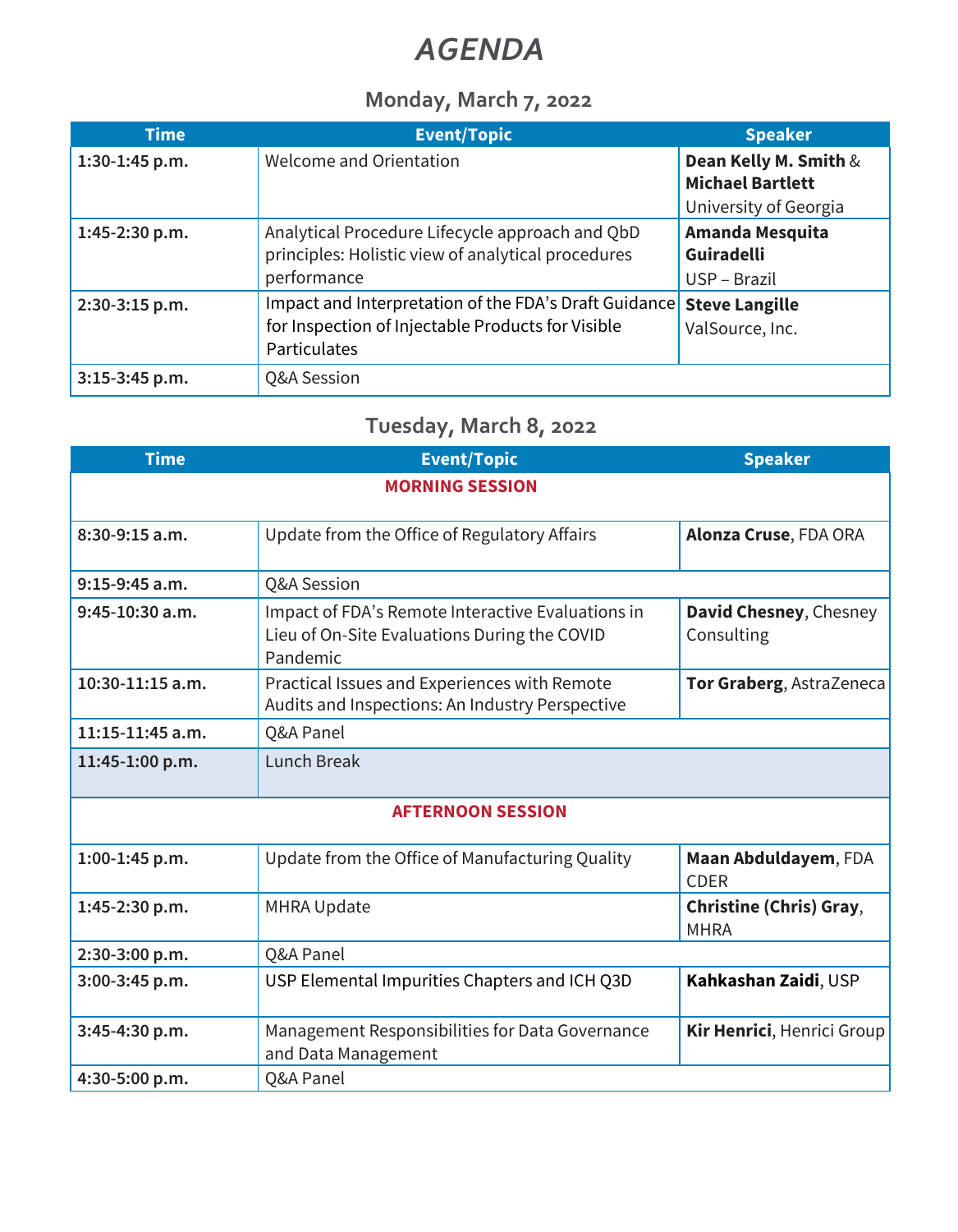### **Time Event/Topic Speaker MORNING SESSION 8:15-9:00 a.m.** Case Studies from GMP Inspections **Ileana Barreto-Pettit**, FDA, ORA **9:00-9:45 a.m.** Update from Health Canada **Cecilia Bong and Sarah Yu**, Health Canada **9:45-10:15 a.m.** Q&A Panel **10:15-11:00 a.m.** Advanced Techniques for Evaluating Data Integrity Breach: Using a Forensic Auditing Approach **Brian Duncan**, Quality Executive Partners **11:00-11:45 a.m.** Handling the Inevitable: GMP Investigations with Data Integrity Concerns **Peter Baker**, Live Oak Quality Assurance **11:45-12:15 p.m.** Q&A Panel **12:15-1:00 p.m.** Lunch Break  **AFTERNOON SESSION 1:00-1:45 p.m.** Finally, a Standard: Microbial Investigations for the Pharmaceutical Industry **Vanessa Figueroa**, Quality Executive Partners **1:45-2:30 p.m.** Update from the Office of Pharmaceutical Quality **Ashley Boam**, FDA CDER **2:30-3:00 p.m.** Q&A Panel **3:00-3:45 p.m.** Legal Considerations for Senior Executives Related to Quality Culture **Peter Lindsay**, Paul Hastings **3:45-4:30 p.m.** Management's Responsibilities in Establishing a Sustainable Quality Culture **Frances Marie Zipp**, Lachman Consultant **Services 4:30-5:00 p.m.** Q&A Panel

#### **Wednesday, March 9, 2022**